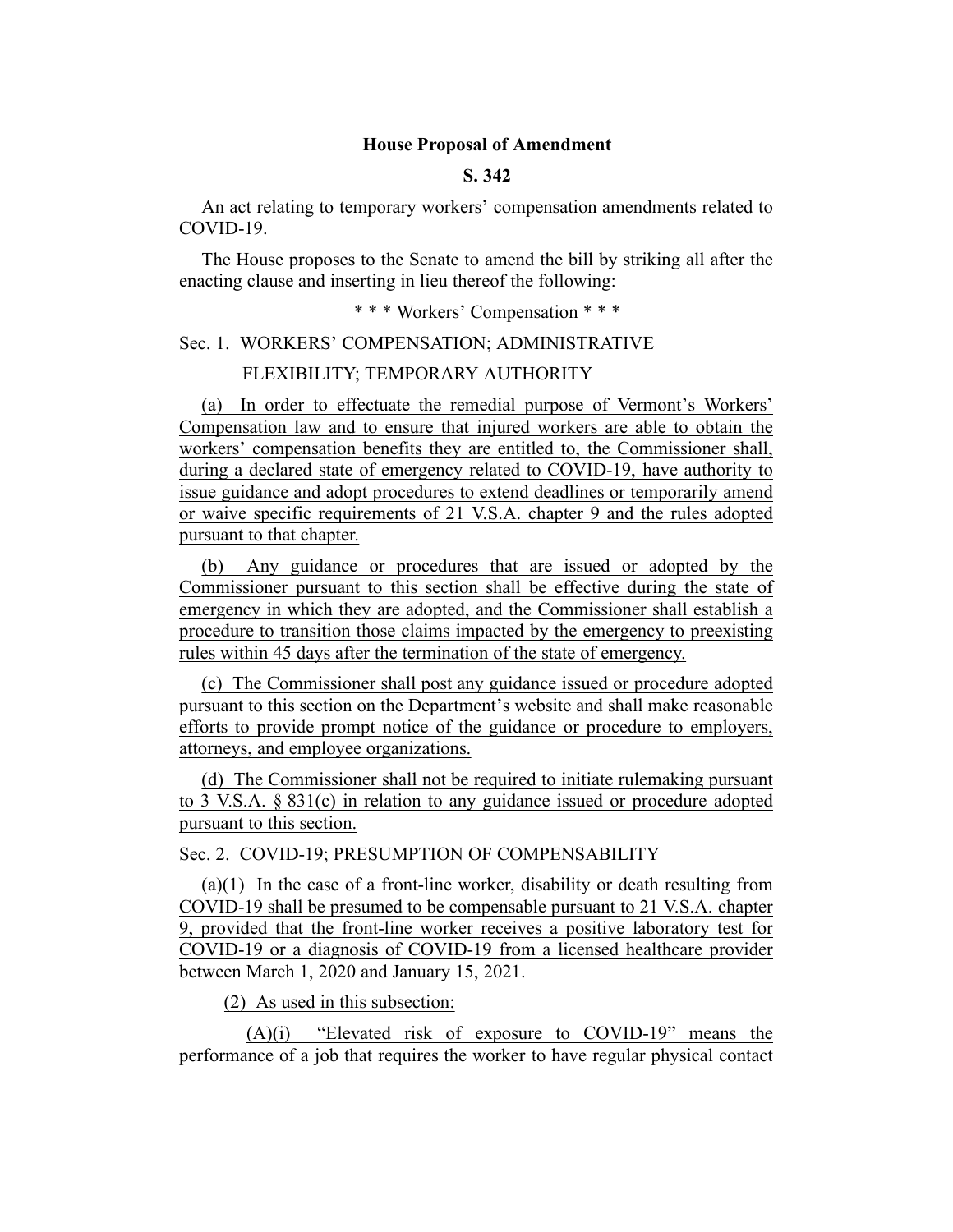with known sources of COVID-19 or regular physical or close contact with patients, inmates in a correctional facility, residents of a residential care or long-term care facility, or members of the public in the course of his or her employment.

(ii) As used in this subdivision  $(2)(A)$ , "close contact" means interactions with another individual that require the employee to be within six feet of that individual.

(B) "Front-line worker" means an individual with an elevated risk of exposure to COVID-19 who is employed as:

(i) a firefighter as defined in 20 V.S.A.  $\S$  3151(3) and (4);

(ii) a law enforcement officer who has been certified by the Vermont Criminal Justice Training Council pursuant to 20 V.S.A. chapter 151;

(iii) emergency medical personnel and volunteer personnel as defined in 24 V.S.A. § 2651;

(iv) a worker in a health care facility or in an institution or office where health care services are provided by licensed healthcare professionals;

(v) a correctional officer;

(vi) a worker in a long-term care facility or residential care facility;

(vii) a childcare provider who is permitted to provide childcare to the children of other front-line workers pursuant to Executive Order 01-20;

(viii) a home health care worker or personal care attendant;

(ix) a worker in a morgue, funeral establishment, or crematory facility; and

(x) a worker performing services that the Commissioner determines place the worker at a similarly elevated risk of being exposed to or contracting COVID-19 as the other occupations listed in this subsection (a).

(b) For an employee who is not a front-line worker as defined in subdivision  $(a)(2)(B)$  of this section, disability or death resulting from COVID-19 shall be presumed to be compensable pursuant to 21 V.S.A. chapter 9 if the employee receives a positive laboratory test for COVID-19 or a diagnosis of COVID-19 from a licensed healthcare provider between April 1, 2020 and January 15, 2021 and, not more than 14 days prior to the date on which the employee is tested or examined, either:

(1) had documented occupational exposure in the course of employment to an individual with COVID-19; or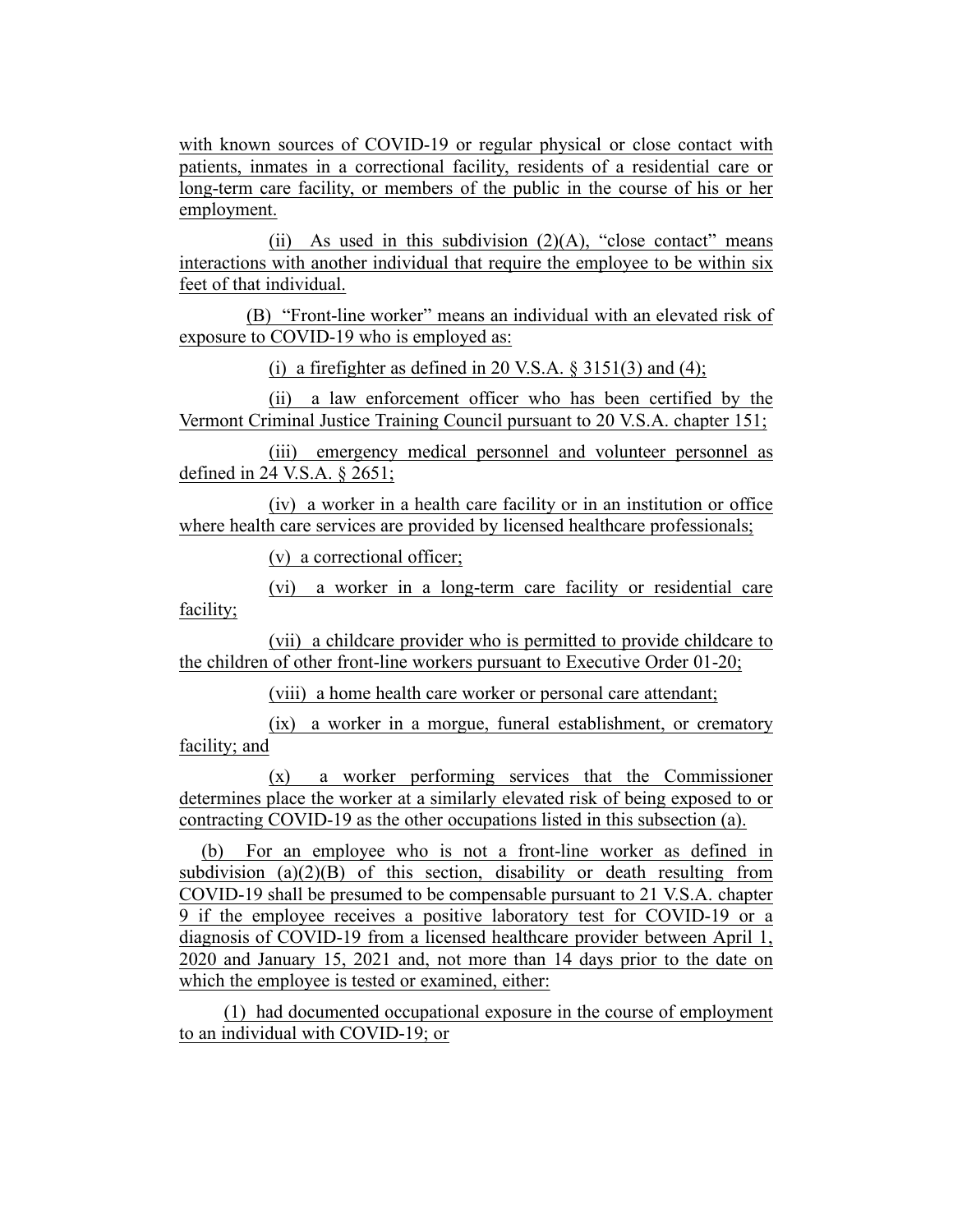(2) performed services at a residence or facility with one or more residents or employees who:

(A) were present at the time the services were performed; and either

(B)(i) had COVID-19 at that time; or

(ii) tested positive for COVID-19 within 14 days after the services were performed.

(c)(1) The presumption of compensability in subsection (a) of this section shall not apply if it is shown by a preponderance of the evidence that the disease was caused by non-employment-connected risk factors or nonemployment-connected exposure.

(2) The presumption of compensability in subsection (b) of this section shall not apply if the employer can show by a preponderance of the evidence that:

(A) the disease was caused by non-employment-connected risk factors or non-employment-connected exposure; or

(B) at the time the employee was potentially exposed to COVID-19, the employee's place of employment was in compliance with:

(i) between April 1, 2020 and April 20, 2020, the relevant COVID-19 related guidance for businesses and workplaces issued by the U.S. Centers for Disease Control and the Vermont Department of Health and any similar guidance issued by local or municipal authorities; and

(ii) between April 20, 2020 and January 15, 2021, the Restart Vermont Worksafe Guidance issued by the Agency of Commerce and Community Development, and any similar guidance issued by local or municipal authorities.

(d) The Commissioner shall not be required to initiate rulemaking pursuant to 3 V.S.A. § 831(c) in relation to any guidance issued or procedure adopted in relation to this section.

Sec. 3. PROSPECTIVE REPEAL

In the absence of legislative action to the contrary, Secs. 1 and 2 of this act are repealed on January 15, 2021.

# Sec. 4. WORKERS' COMPENSATION COVID-19 REIMBURSEMENT; STUDY; REPORT

(a) The Commissioner of Financial Regulation shall examine the potential for creating a special fund that can be used to reimburse workers' compensation insurers, intermunicipal insurance associations, and self-insured employers for COVID-19 related workers' compensation costs related to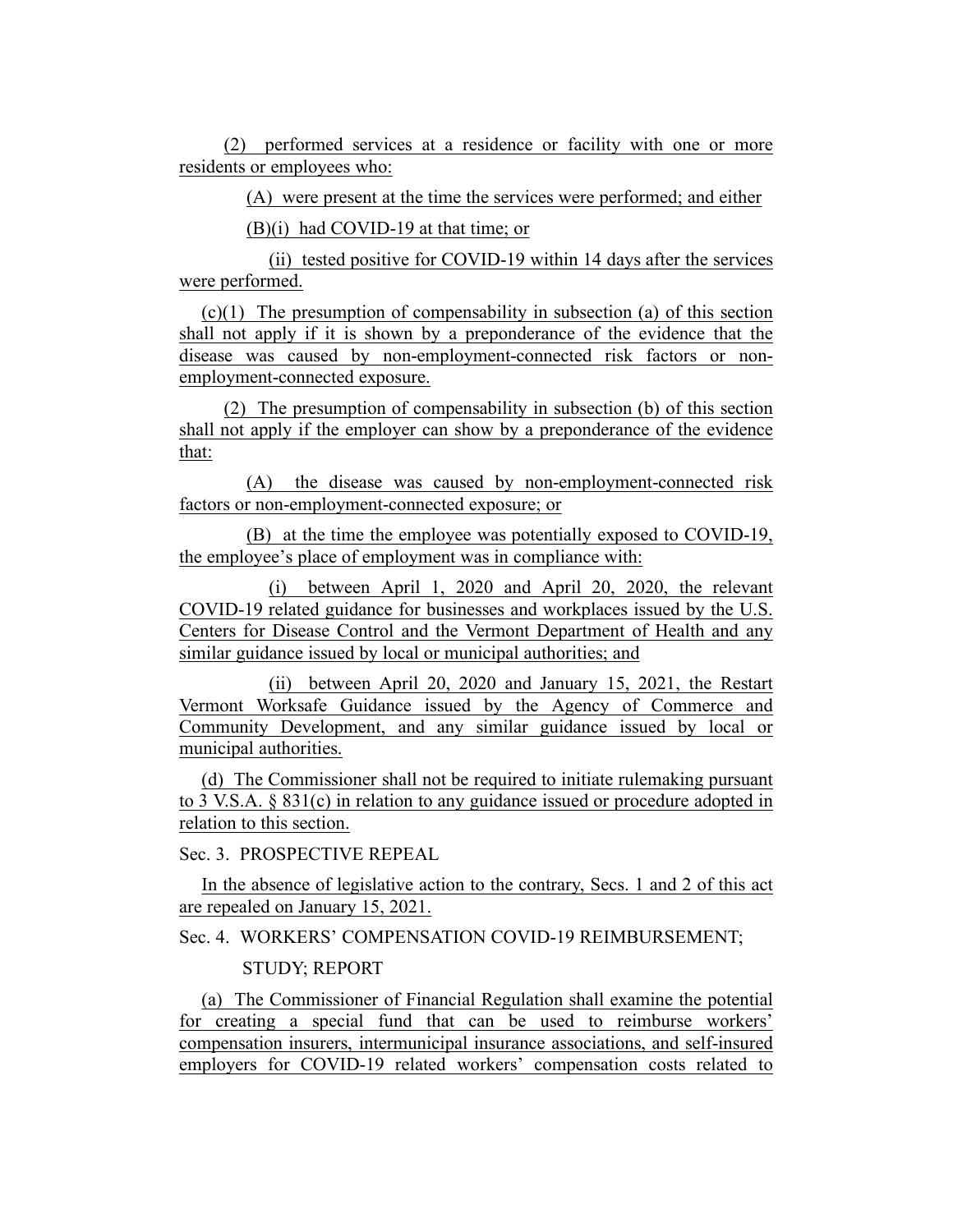COVID-19. In particular, the Commissioner shall examine the following issues:

(1) the average cost of paying a COVID-19 related workers' compensation claim in Vermont;

(2) factors that can influence the cost of a COVID-19 related workers' compensation claim, including medical costs, the average amount of time that a worker must be out of work, applicable deductibles, and any other factors that the Commissioner determines are appropriate;

(3) potential COVID-19 related impacts on workers' compensation costs and experience modifiers based on the experience of Vermont and other states with respect to COVID-19 infection rates and COVID-19 related workers' compensation claims, as well as projections for future rates of COVID-19 infections and COVID-19 related workers' claims in Vermont;

(4) the amount of funding and any legislative action that would be necessary to substantially mitigate or eliminate the impact of COVID-19 related workers' compensation claims on workers' compensation costs; and

(5) requirements for structuring such a fund so that monies from the Coronavirus Relief Fund can be used in compliance with the requirements of section 5001 of Coronavirus Aid, Relief, and Economic Security Act, Pub. L. No. 116–136 (the CARES Act), as may be amended, and any guidance issued pursuant to that section.

(b) The Commissioner shall consult with interested parties including relevant trade groups and advocates for employers, workers' compensation insurers, and employees.

(c) On or before August 15, 2020, the Commissioner shall submit a report to the House Committee on Commerce and Economic Development and the Senate Committee on Economic Development, Housing and General Affairs with his or her findings and any recommendations for legislative action.

Sec. 5. WORKERS' COMPENSATION RATE OF CONTRIBUTION

For fiscal year 2021, after consideration of the formula in 21 V.S.A. § 711(b) and historical rate trends, the General Assembly determines that the rate of contribution for the direct calendar year premium for workers' compensation insurance shall remain at the rate of 1.4 percent. The contribution rate for self-insured workers' compensation losses and workers' compensation losses of corporations approved under 21 V.S.A. chapter 9 shall remain at one percent.

\* \* \* Sales and Use Tax; Paper Bags \* \* \*

Sec. 6. 32 V.S.A. § 9741(54) is added to read: